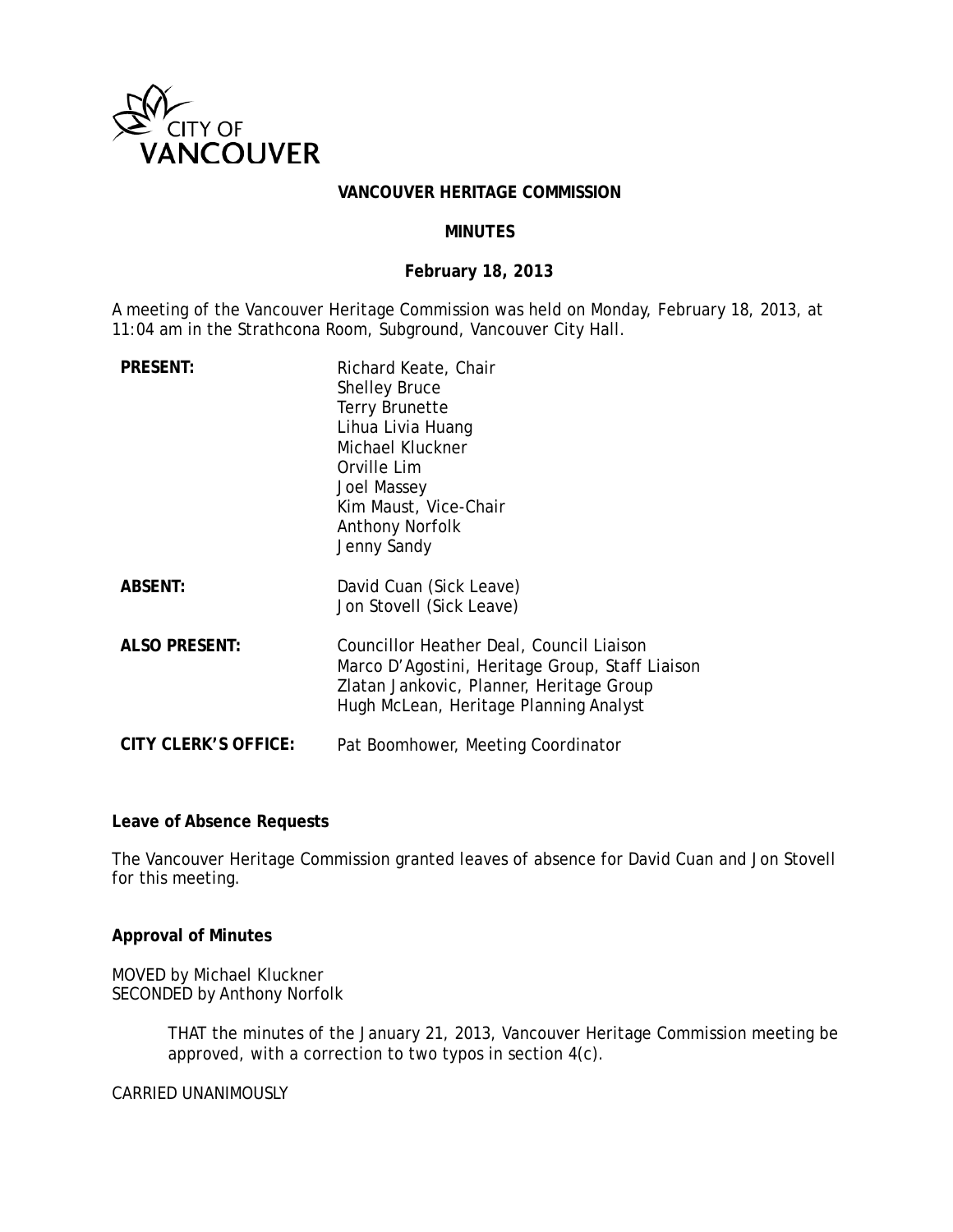# **1. Business Arising from the Minutes**

None.

# **2. Presentation from Vancouver Heritage Foundation (VHF)**

Diane Switzer, Executive Director, VHF, provided an overview of Vancouver Heritage Foundation's recently published research paper entitled "Conserving Heritage Buildings in a green and Growing Vancouver", which included a public survey and key informant interviews on heritage conservation in the city *(Survey summary distributed – on file).* Research paper available at: [http://www.vancouverheritagefoundation.org/wp](http://www.vancouverheritagefoundation.org/wp-content/uploads/2013/01/Conserving-Heritage-Report-FINAL.pdf)[content/uploads/2013/01/Conserving-Heritage-Report-FINAL.pdf](http://www.vancouverheritagefoundation.org/wp-content/uploads/2013/01/Conserving-Heritage-Report-FINAL.pdf)

She explained VHF's role and noted the research paper revealed what Vancouverites think about heritage buildings and their connection to current city priorities of affordability and energy efficiency. Ms. Switzer also noted the survey did not cover the public's knowledge of the Heritage Register and advised that the VHF will be doing more surveys.

Subsequent discussion included issues related to:

- sustainability and incentives
- affordability and affordable rental stock
- tourism and economic strategies
- cultural mapping
- heritage grants.

Suggestions included:

- questions for a future survey
- refining what the public meant by heritage planning tools
- improvements to website's boundaries
- updating heritage register
- annual meeting about shared issues.

Ms. Switzer also distributed two Vancouver Heritage Foundation brochures, entitled:

- VHF Historic West Hastings Walking Tour
- Celebrate Heritage Week with VHF (February 18 24, 2013).

# **3. Conservation Review**

# **(a) 150 E. Cordova DE416465**

| Applicant: | Christopher Bozyk Architects Ltd.  |
|------------|------------------------------------|
|            | Nick Bray, RIBA                    |
| Staff:     | Marie Linehan, Development Planner |
|            | Zlatan Jankovic, Heritage Planner  |

Staff and the applicant provided an overview and responded to questions.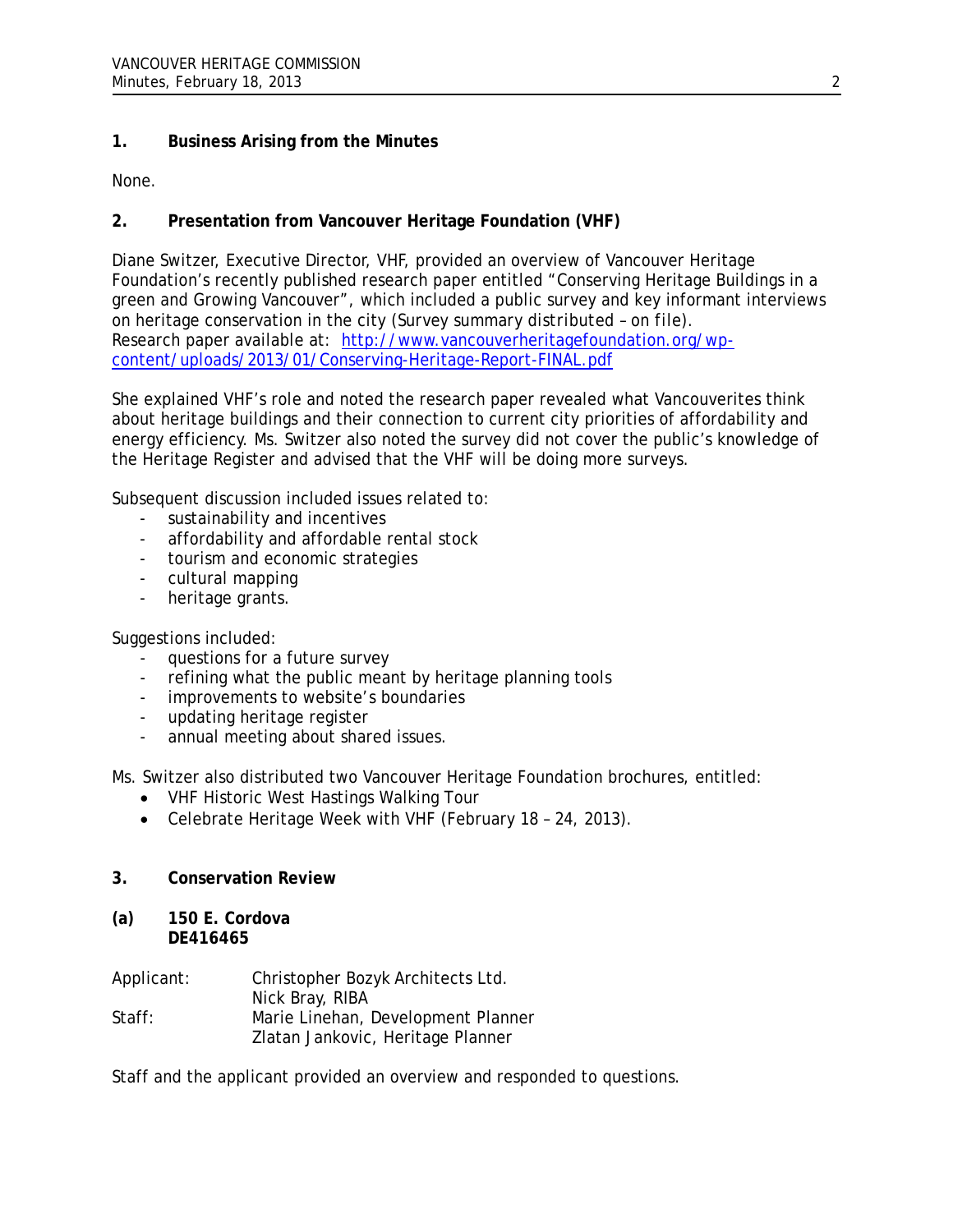#### Issues:

- (i) Compliance of the proposed design with HA-2 Design Guidelines;
- (ii) Compatibility of the proposed design with the historic character of Gastown; and
- (iii) Height relaxation (of up to 4ft above 75ft limit)

MOVED by Kim Maust SECONDED by Jenny Sandy

> THAT the Vancouver Heritage Commission (VHC) supports the Development Permit Application for 150 East Cordova Street (DE416465) as presented at the February 18, 2013, VHC meeting, noting that while the designer has paid attention to the *HA-2 Guidelines* and to the historic character of Gastown, the Commission recommends:

- design development to strengthen the both the upper and lower cornices,
- to enhance the verticality of the Cordova façade, and
- to give further thought to the use of materials and colour;

FURTHER THAT the Vancouver Heritage Commission supports the height relaxation as requested.

CARRIED (Shelly Bruce opposed)

\* \* \* \* \*

*The Commission recessed at 12:53 pm and reconvened at 1:02 pm.*

\* \* \* \* \*

# **(b) 498 Carrall Street (1 East Pender) – DE 415524 VHR B (M)**

| Applicant: | Soren Rasmussen Architects Inc.   |
|------------|-----------------------------------|
| Staff:     | Paul Cheng, Development Planner   |
|            | Zlatan Jankovic, Heritage Planner |

Zlatan Jankovic, Heritage Planner, and Malcolm Candler, Associate, Soren Rasmussen Architects Inc., presented the application and, along with Jack Chow, Jack Chow Insurance, responded to questions.

Issues:

- (i) New building projection on Carrall Street, its design and encroachment;
- (ii) Continuity of proposed fixed canopy, its design and projection; and
- (iii) The character of E. Pender Street storefronts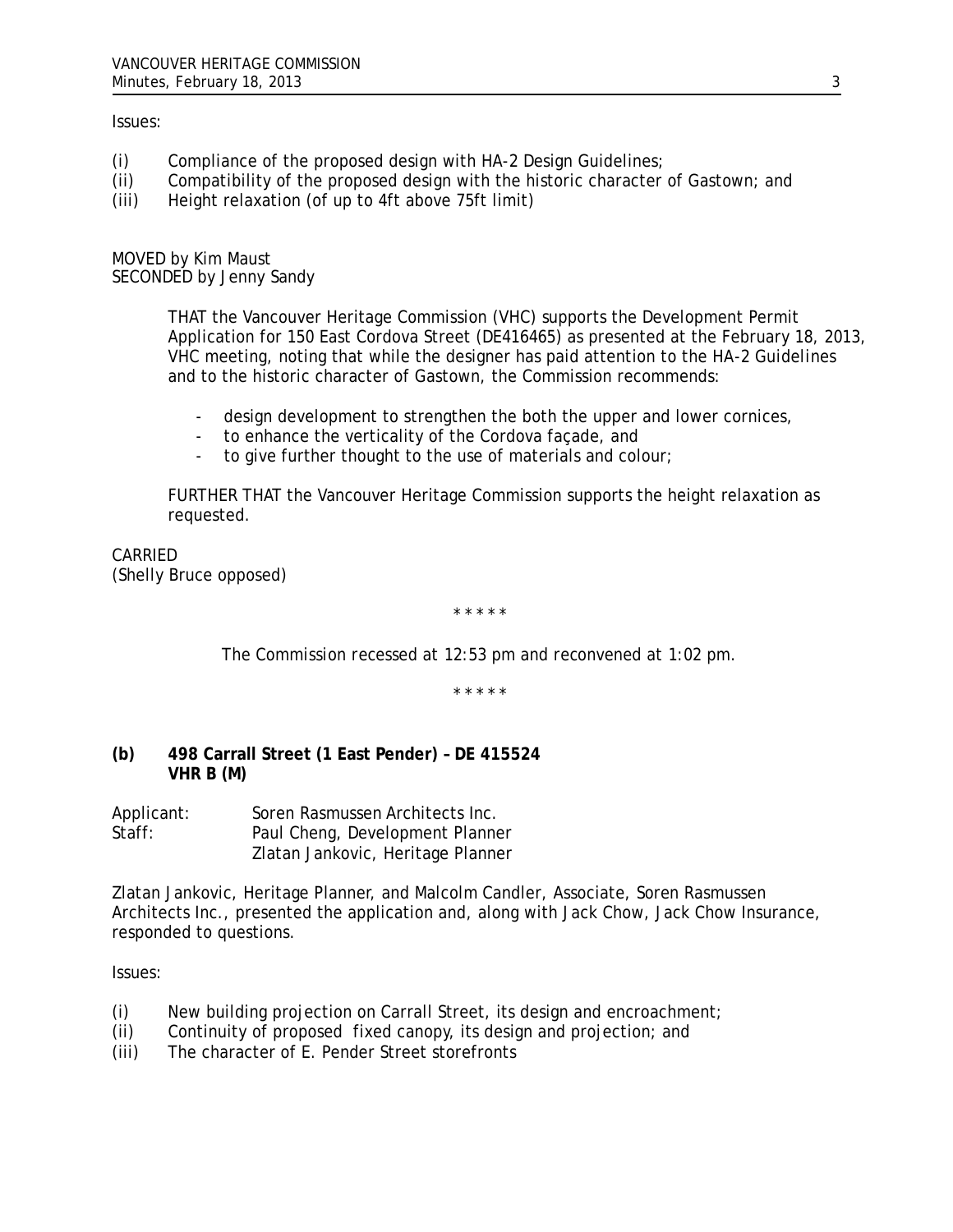# MOVED by Terri Brunette SECONDED by Orville Lim

THAT the Vancouver Heritage Commission generally supports for the application to rehabilitate 498 Carrall Street (1 East Pender Street - DE415524) noting the following:

- i) That the bay window and the theatre entrance be treated as an unified element by considering the use of mullions in the large plate glass window in the current proposal,
- ii) That the detailing of the garage door be reconsidered, and
- iii) That the plate glass storefronts be reduced to be more in keeping with Chinatown, more consistent with the current pedestrian experience; and

FURTHER THAT the applicant consider the inclusion of neon signage.

# CARRIED (Shelly Bruce opposed)

# **4. Sub-Committee Reports**

The Chair noted the review of Subcommittees has been postponed to next meeting.

#### **(a) Statement of Significance/Vancouver Heritage Register Subcommittee -**

*i. 900 West Georgia Street – Hotel Vancouver*

Hugh McLean, Heritage Planning Analyst, provided an update on the SoS/VHR Subcommittee meeting held on February 18, 2013, *(report distributed – on file)* and noted the Subcommittee's recommendation with regard to 900 West Georgia Street.

MOVED by Michael Kluckner SECONDED by Jenny Sandy

> THAT the Statement of Significance for the Hotel Vancouver, 900 West Georgia Street, be referred back to the consultant for editing, restructuring and additional information as noted in the February 18, 2013, SoS/VHR Subcommittee Report to the Vancouver Heritage Commission.

#### CARRIED UNANIMOUSLY

**5. New Business** 

None.